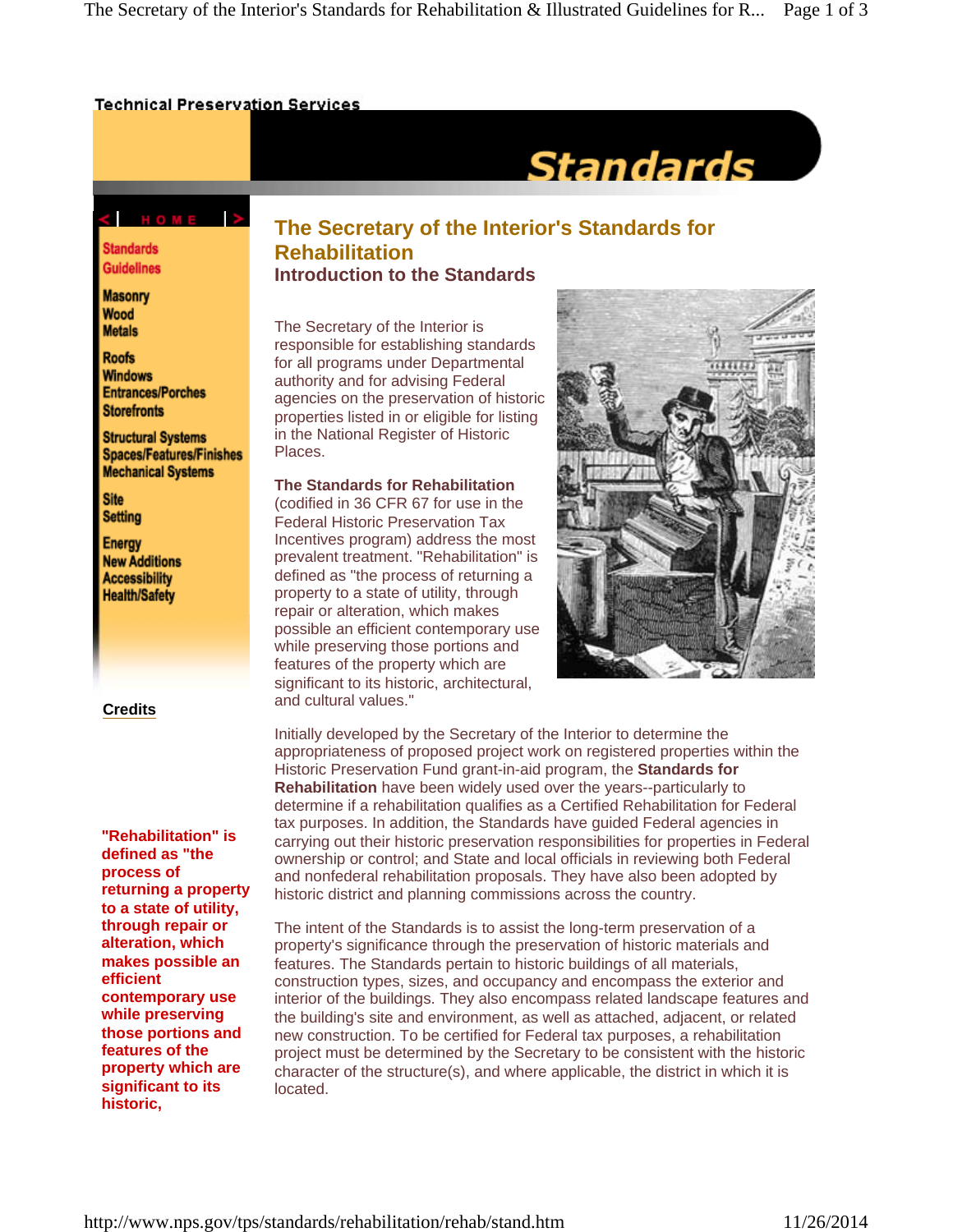#### **architectural, and cultural values."**

As stated in the definition, the treatment "rehabilitation" assumes that at least some repair or alteration of the historic building will be needed in order to provide for an efficient contemporary use; however, these repairs and alterations must not damage or destroy materials, features or finishes that are important in defining the building's historic character. For example, certain treatments--if improperly applied--may cause or accelerate physical deterioration of the historic building. This can include using improper repointing or exterior masonry cleaning techniques, or introducing insulation that damages historic fabric. In almost all of these situations, use of these materials and treatments will result in a project that does not meet the Standards. Similarly, exterior additions that duplicate the form, material, and detailing of the structure to the extent that they compromise the historic character of the structure will fail to meet the Standards.



## **The Secretary of the Interior's Standards for Rehabilitation**

The Standards (Department of Interior regulations, 36 CFR 67) pertain to historic buildings of all materials, construction types, sizes, and occupancy and encompass the exterior and the interior, related landscape features and the building's site and environment as well as attached, adjacent, or related new construction. The Standards are to be applied to specific rehabilitation projects in a reasonable manner, taking into consideration economic and technical feasibility.

**1. A property shall be used for its historic** 

**purpose or be placed in a new use that requires minimal change to the defining characteristics of the building and its site and environment.** 

**2. The historic character of a property shall be retained and preserved. The removal of historic materials or alteration of features and spaces that characterize a property shall be avoided.** 

**3. Each property shall be recognized as a physical record of its time, place, and use. Changes that create a false sense of historical development, such as adding conjectural features or architectural elements from other buildings, shall not be undertaken.** 

**4. Most properties change over time; those changes that have acquired historic significance in their own right shall be retained and preserved.** 

**5. Distinctive features, finishes, and construction techniques or examples of craftsmanship that characterize a property shall be preserved.** 

**6. Deteriorated historic features shall be repaired rather than replaced. Where the severity of deterioration requires replacement of a distinctive feature, the new feature shall match the old in design, color, texture, and other visual qualities and, where possible, materials. Replacement of missing features shall be substantiated by documentary, physical, or pictorial evidence.** 

**7. Chemical or physical treatments, such as sandblasting, that cause damage to historic materials shall not be used. The surface cleaning of** 

**The Standards are to be applied to specific rehabilitation projects in a reasonable manner, taking into consideration economic and technical feasibility.**